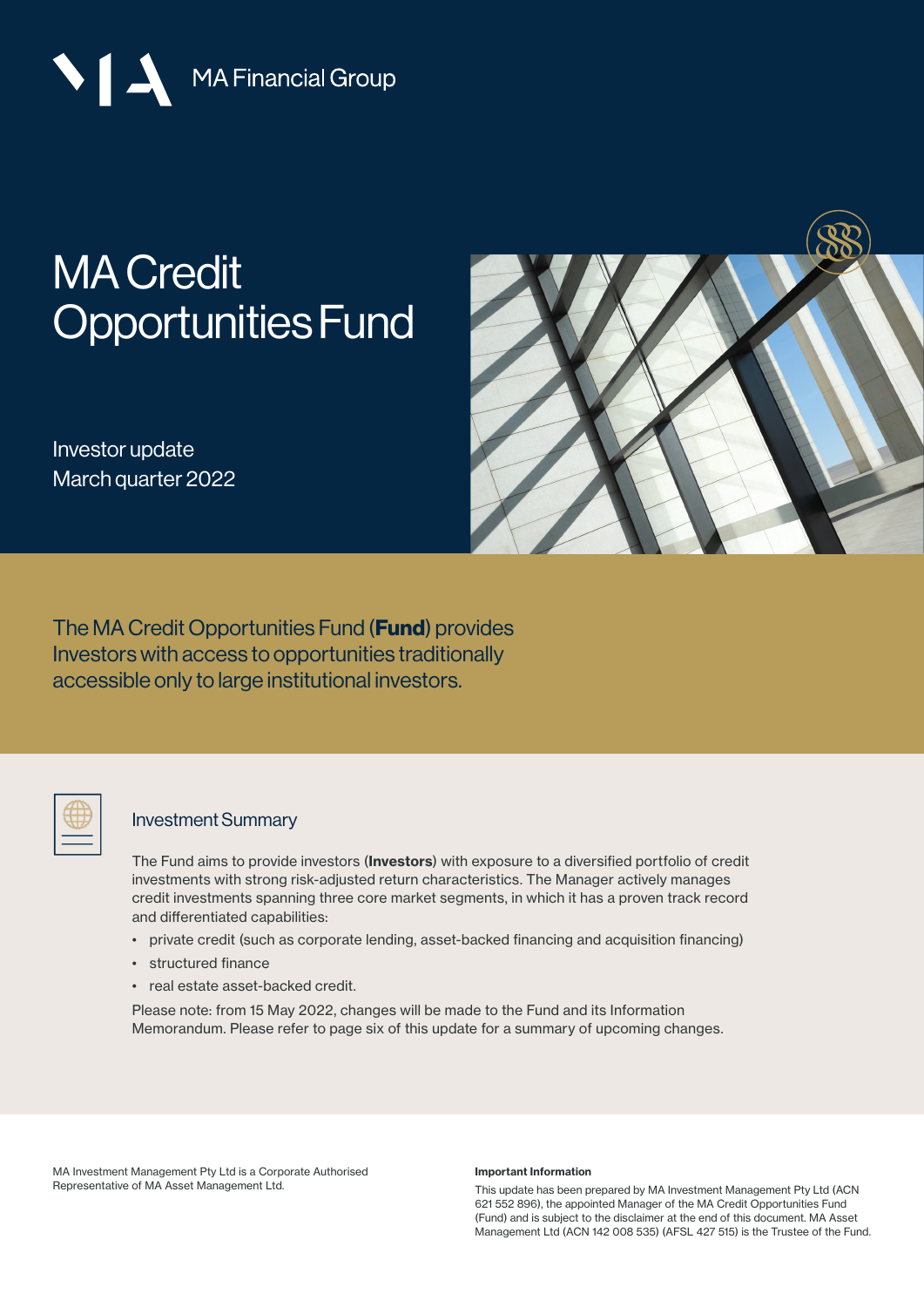

The Fund's investment strategy is to invest in a diversified portfolio of investments across private credit, structured finance and real estate asset-backed credit. The investment philosophy has a bias towards downside protection and is focused on unlocking attractive returns relative to reasonable or controlled levels of risk.

The Fund's portfolio is carefully constructed to achieve its investment objective, including through diversification of positions by investment type, obligor and investment characteristics. The Manager will draw on existing industry relationships and deep sector expertise to originate, conduct due diligence and structure investments.

The Fund manages risk through detailed initial and ongoing due diligence, portfolio construction and risk management. Investments are intended to be aligned to MA Financial Group's proprietary skill sets and capabilities, providing the Manager with a competitive edge in relation to the company, industry or situation. The Manager also targets investments that demonstrate high levels of asset backing and sufficient cash flows providing material coverage relative to the Fund's position.



## Operational update

### New March quarter investments

During the quarter, the Manager made two new investments, one structured finance investment and one real estate credit investment, for a total of \$11.0m. The Manager also funded a \$0.3m drawdown on an existing structured finance investment and successfully exited one real estate credit investment for \$0.3m. The structured finance investment has an annual yield of 11.0% p.a.

The real estate credit investment, which was mentioned in the December 2021 report, does not accrue interest income, but is instead entitled to a share of profit on a residential development in Eastern Sydney. This investment is currently estimated to provide an equivalent annualised return of 17.0% p.a., based on completing the residential development under the existing approved development scheme. Discussions are

### FUND OVERVIEW (AS AT 31 MARCH 2022)

| Assets under management<br>(AUM)                              | \$69.6m (including cash)                                                                                                        |
|---------------------------------------------------------------|---------------------------------------------------------------------------------------------------------------------------------|
| <b>Fund inception date</b>                                    | 26 November 2019                                                                                                                |
| <b>Fund term</b>                                              | Open-ended fund                                                                                                                 |
| Unit price                                                    | \$1,0048                                                                                                                        |
| Target return                                                 | Annual target return of RBA<br>Cash Rate + 8-10% p.a.<br>(after all fees and costs).<br>including monthly cash<br>distributions |
| <b>Quarterly Gross Portfolio</b><br><b>Yield (annualised)</b> | 10.73% p.a. (excluding cash<br>and before fees) <sup>1</sup>                                                                    |

### INVESTMENT MANAGEMENT



Frank Danieli Managing Director

progressing positively with the relevant council to approve an amended scheme that is expected to result in a return of 26 – 50% p.a. Given the nature of the return, the Manager will distribute amounts accrued on this investment once the return is received upon realisation of the investment, expected in July 2023. As such the accrued income will be incorporated into the Fund's unit price.

Going forward the Manager will report both a distribution return and a total return, taking into consideration the growth in the unit price. The monthly NAV effect of this transaction for 31 March 2022 was \$0.0021 per unit.

These investments are reflective of the Manager's focus on high yield investments at attractive and controlled levels of risk.

1 Based on Total Loan Investments and excluding expected credit losses.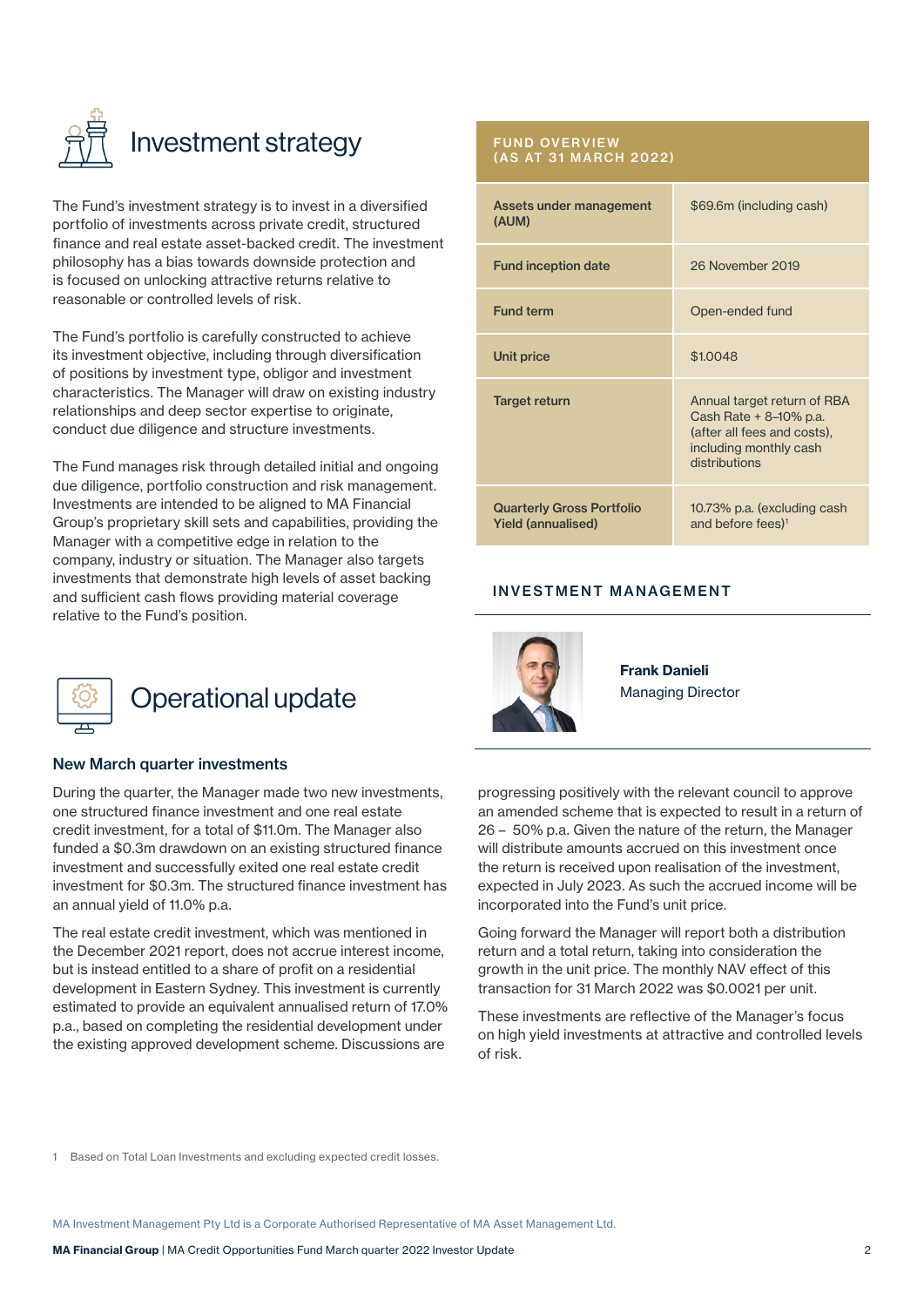

### Investments post quarter-end

As at 31 March 2022, the Fund had a cash balance of \$11.2m, or 16.0% of AUM, having deployed \$11.3m in new and existing investments and having realised one investment for \$0.3m throughout the quarter.

Post-quarter end, the Manager made:

- a \$2m real estate credit investment at a yield of 17.5% p.a.
- a \$2m commitment for an additional real estate credit investment due to fund in mid-April 2022, with an expected return of 11.5%
- further drawdowns of \$0.3m on existing investments.

The Manager considers both new investments to be of high quality and attractive opportunities to the Fund.

### Fund cash balance

The Manager is conscious of the cash balance as at quarter end and the impact a prolonged high allocation to cash has on Investor returns.

The Manager has a strong pipeline of transactions for the Fund totalling c.\$100m, split between private credit, real estate investments and structured finance. The Manager expects the cash to be materially deployed by the end of May 2022.

The amendment of portfolio allocation restrictions, as part of upcoming Fund changes, will allow the Fund to invest in opportunities that provide the optimal return, commensurate with the risk of the investments – please refer to page six of this report for further details.

### Gross portfolio yield

The current gross portfolio annualised running yield has dropped from 9.80% p.a. as at 31 December 2021 to 9.70% p.a. as at 31 March 2022.

This is primarily due to the drop in the current interest rate on the remaining private credit investment from 5.865% p.a. to 5.75% p.a. and the lack of remaining establishment fee amortisation, which was fully amortised in December 2021.



## Investment pipeline

The Manager continues to see substantial deal flow sourced through its proprietary origination channels, as well as deep relationships in the credit markets.

The Manager executed on two new investments during the quarter, one investment post quarter end and has one committed investment for April 2022, as referred above.

The Manager continues to be highly selective in reviewing opportunities, ensuring that investments meet the Manager's investment philosophy. Any declined opportunities were those which did not meet the Manager's rigorous criteria of strong risk- adjusted return characteristics and material cash flow and asset position coverage.

The Fund has c.\$7m in cash available for deployment in new opportunities. An additional benefit of the Fund is that it can also seek support from MA Financial Group (on arms' length terms), if required, in order to seed investments in a timely fashion.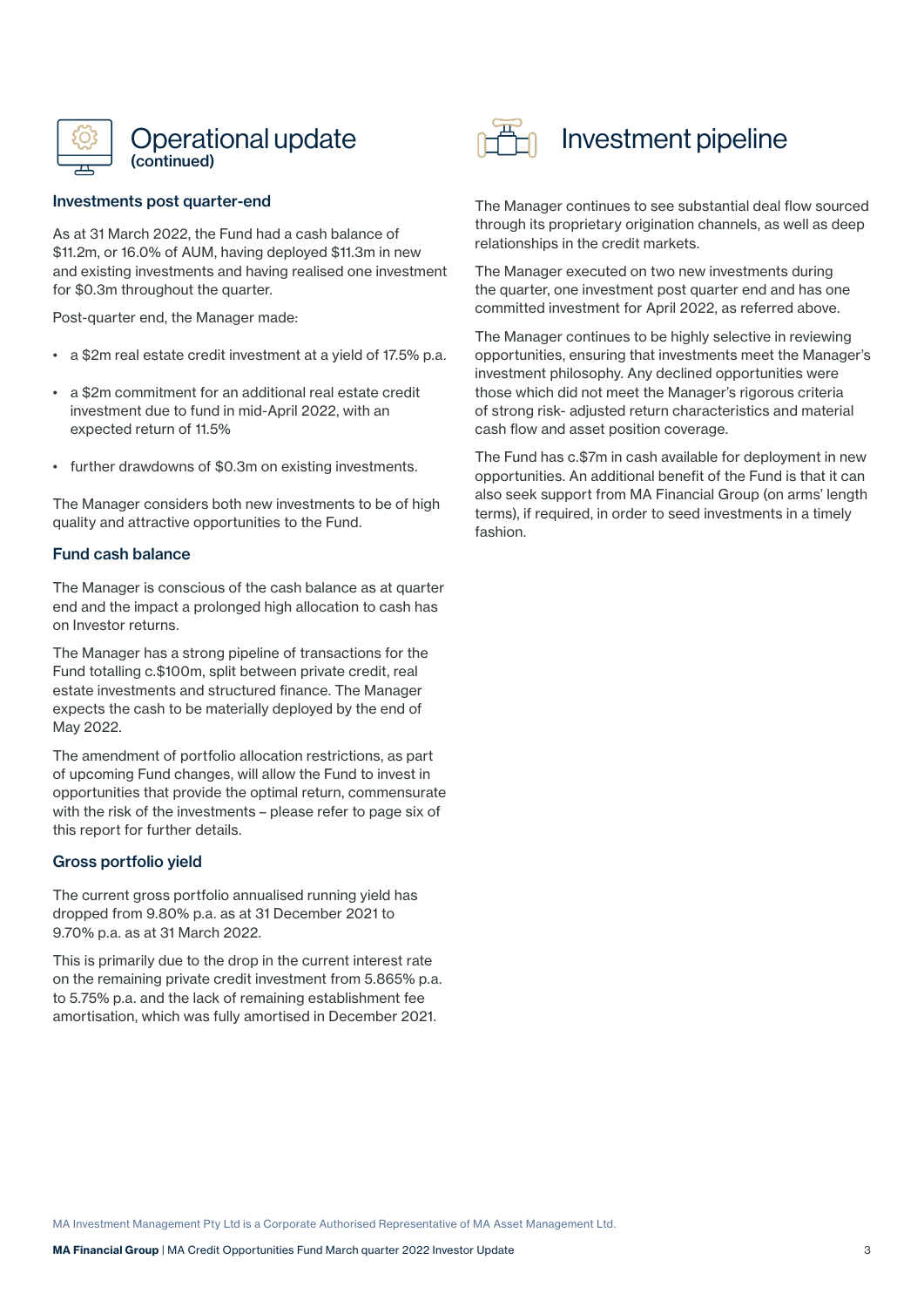

## Unit price and distribution

The unit price as at 31 March 2022 was \$1.0048 following the distribution of all interest earned2.

The Fund delivered a total return to Investors of 2.11% over the quarter, taking the total return over the past 12-months to 8.24%<sup>3</sup>. The actual monthly cash distributions received by Investors over the quarterly period represents an annualised return of 6.56%.

As referred above, the return on one of the real estate investments was not distributed and instead accrues into the unit price, resulting in an increase in cash of \$0.0048 in the unit price.

The total annualised return for investors over the quarter was 8.50% p.a. This return reflects the Fund mandate of accessing high quality investment opportunities with returns outsized to the underlying risk.



Source: MA Financial Group



### Fund dashboard (as at 31 March 2022)

### Existing investments

| No. of active investments                                                                                                                                        | $15\overline{)}$ |
|------------------------------------------------------------------------------------------------------------------------------------------------------------------|------------------|
| <b>Invested Capital<sup>4</sup> (\$m)</b>                                                                                                                        | \$58.4           |
| Quarterly gross portfolio yield<br>(annualised) (excluding cash)*                                                                                                | 10.73%           |
| This return comprises gross quarterly<br>distributable portfolio yield (annualised) of<br>8.39% p.a. and unrealised quarterly gain<br>(annualised) of 2.34% p.a. |                  |
|                                                                                                                                                                  |                  |

| Weighted average remaining Term | 2.5 Years |
|---------------------------------|-----------|
|                                 |           |

\*Includes amortised establishment fees.



Source: MA Financial Group

2 This includes a modest amount of capitalised (Payment-in-kind or PIK) interest.

- 3 Total Return calculated in accordance with the standards set out by the Financial Services Council (FSC) of which MA Financial Group is a member and reflect the value of a continuing investors investment assuming the reinvestment of all distributions.
- 4 Based on Total Loan Investments and excluding expected credit losses (ECL).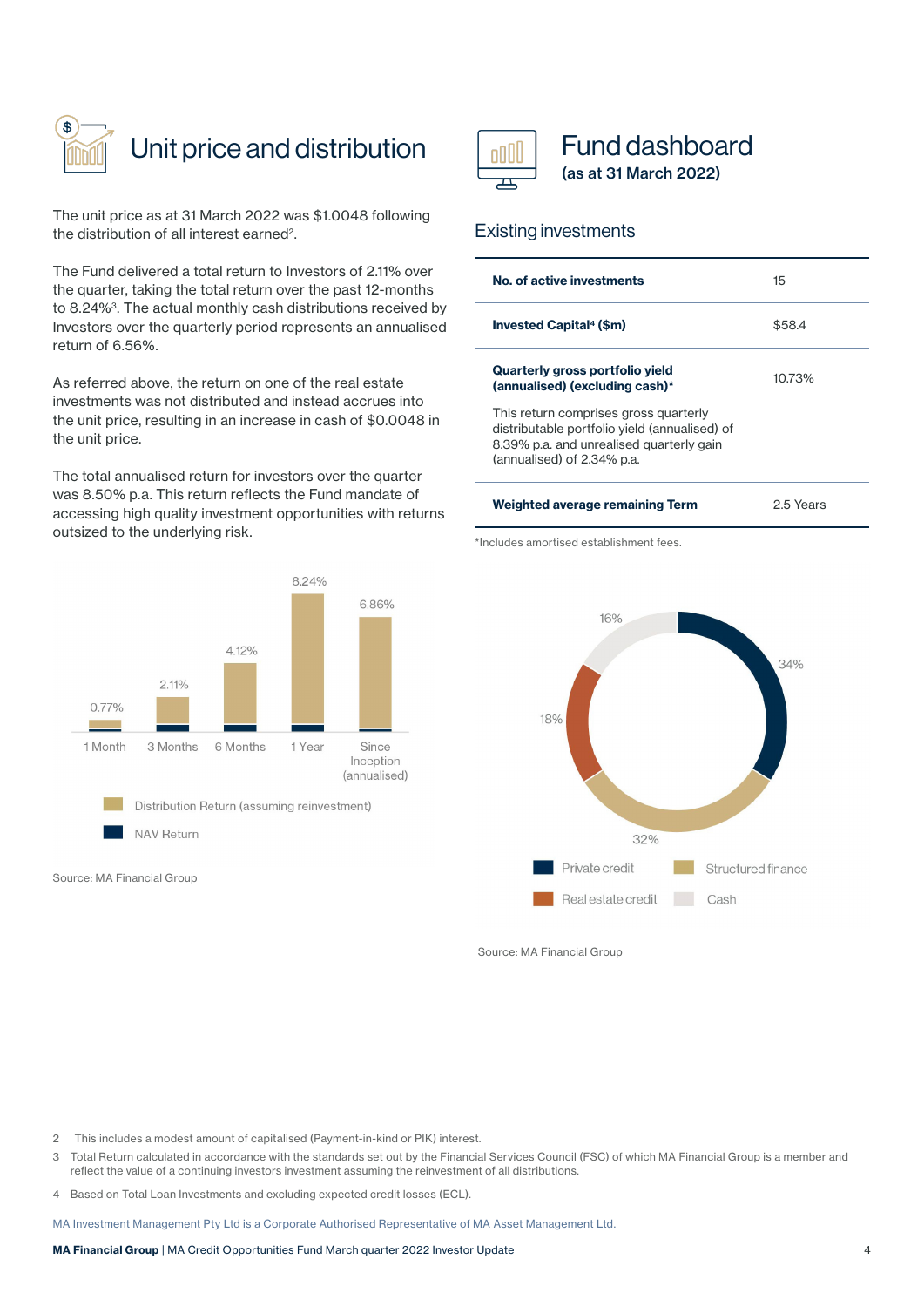

## Investment update

As at 31 March 2022, the Fund had made 20 investments, exited five investments and had 15 active investments totalling \$58.4m<sup>5</sup>.

The Fund's diversification improved during the quarter, following the exit from one private credit investment. As at 31 March 2022, the Fund had a 34% exposure to private credit,

32% exposure to structured finance, 18% exposure to real estate credit and 16% exposure to cash.

Following quarter end, exposure to real estate credit and structured finance has increased and cash has decreased after the Manager made further real estate credit investments referred to earlier.

| <b>INVESTMENT</b>           | <b>TYPE</b>               | <b>REMAINING</b><br><b>TERM (YEARS)</b> | ANNUALISED<br>RUNNING YIELD (%) <sup>6</sup> | <b>PRINCIPAL</b><br><b>OUTSTANDING (\$)</b> |
|-----------------------------|---------------------------|-----------------------------------------|----------------------------------------------|---------------------------------------------|
| <b>Investment 1</b>         | Private credit            |                                         | 10.0%                                        |                                             |
| <b>Investment 2</b>         | Private credit            | 2.8                                     | 5.8%                                         | 23,913,906                                  |
| <b>Investment 3</b>         | Private credit            |                                         | 10.2%                                        |                                             |
| <b>Investment 4</b>         | Private credit            |                                         | 8.4%                                         |                                             |
| Investment 5                | <b>Structured finance</b> | 1.5                                     | 10.0%                                        | 1,520,000                                   |
| Investment 6                | Structured finance        | 3.6                                     | 10.0%                                        | 3,030,000                                   |
| <b>Investment 7</b>         | <b>Structured finance</b> | 3.9                                     | 10.0%                                        | 1,970,000                                   |
| <b>Investment 8</b>         | <b>Structured finance</b> | 4.1                                     | 11.0%                                        | 2,370,000                                   |
| <b>Investment 9</b>         | Real estate credit        | $\qquad \qquad -$                       | 12.0%                                        |                                             |
| <b>Investment 10</b>        | <b>Structured finance</b> | 0.6                                     | 14.0%                                        | 4,000,000                                   |
| <b>Investment 11</b>        | Structured finance        | 4.3                                     | 8.0%                                         | 3,135,000                                   |
| <b>Investment 12</b>        | <b>Structured finance</b> | 4.3                                     | 11.0%                                        | 2,960,000                                   |
| <b>Investment 13</b>        | Structured finance        | 4.4                                     | 11.0%                                        | 980,000                                     |
| <b>Investment 14</b>        | Real estate credit        | $\overline{\phantom{a}}$                | 14.0%                                        | $\overline{\phantom{a}}$                    |
| <b>Investment 15</b>        | Real estate credit        | 0.7                                     | 14.0%                                        | 788,598                                     |
| <b>Investment 16</b>        | <b>Structured finance</b> | 0.5                                     | 12.0%                                        | 1,387,561                                   |
| <b>Investment 17</b>        | Real estate credit        | 0.8                                     | 14.0%                                        | 191,309                                     |
| <b>Investment 18</b>        | Real estate credit        | 1.7                                     | 14.0%                                        | 1,192,573                                   |
| <b>Investment 19</b>        | Real estate credit        | 1.3                                     | 17.0%                                        | 10,332,093                                  |
| <b>Investment 20</b>        | Structured finance        | 5.0                                     | 11.0%                                        | 660,000                                     |
| <b>Investment portfolio</b> |                           | 2.5 Years                               | 9.7%                                         | 58,431,040                                  |

5 Based on Total Loan Investments and excluding expected credit losses (ECL).

6 Annualised running yield refers to the annualised return for each investment and includes amortised upfront fees. Annualised running yield for exited investments refer to the actual annualised return achieved and includes upfront fees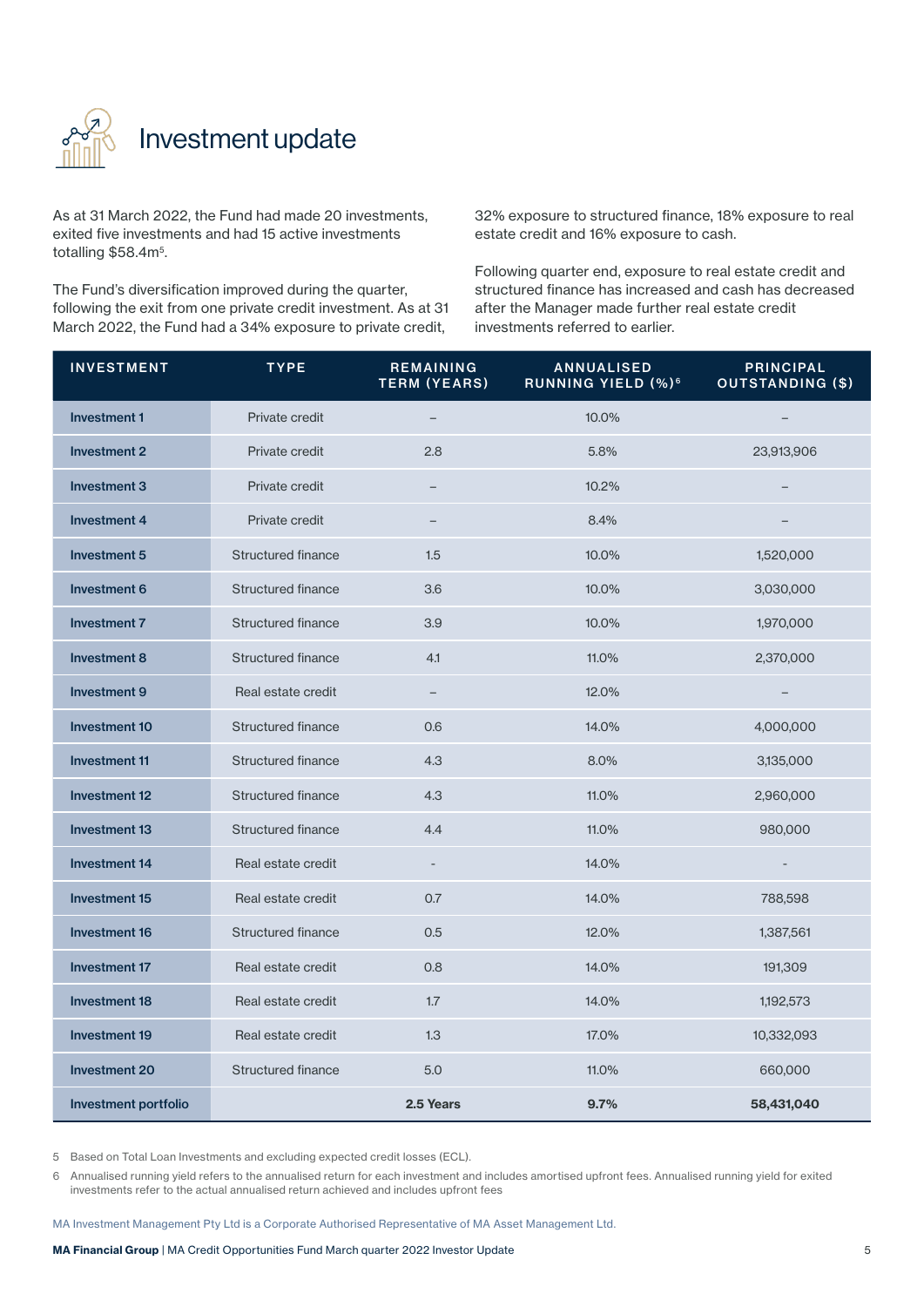

## Upcoming Fund changes

The market for non-bank originated loans continues to change rapidly. To ensure the Fund's strategy reflects the current market opportunity and the Fund is able to continue to invest in new opportunities which meet an attractive risk/ return profile, the Manager has determined that changes to the Fund's strategy are required.

These changes will enable the Fund to capitalise on current market conditions while at the same time, meet investor demand and enhance product differentiation. These changes are proposed to take effect from 15 May 2022.

### Revised investment mandate parameters

The Manager has identified a significant volume of attractive transactions that sit slightly outside of the existing Fund parameters with respect to real estate credit. Accordingly, the Manager proposes the following changes to the investment parameters of the Fund:

- Removal of the 25% allocation limit on real estate credit mezzanine investments;
- Removal of "Target Portfolio Allocation", which is currently set at a 30% maximum allocation to real estate credit and a 60% maximum allocation to both to structured finance and private credit;
- Reduction in the management fee from 1.20% to 1.00%;
- Increased liquidity with monthly applications and redemptions with 30 days' notice. This compares to the current quarterly application and redemption periods with 30 business days' notice; and
- The addition of Cathy Houston (a Managing Director within MA Financial Group's real estate credit business) as a joint Portfolio Manager, alongside Frank Danieli.

### Revised Target Return

The increased investment mandate flexibility will allow the Manager to access an increased range of investments with attractive returns. As a result, the Fund's target total return (after all fees and costs) will increase from 8-10% p.a. to 10-12% p.a., with a target cash distribution of 8% p.a.7

Consistent with the increase in the target return, the return hurdle above which Performance fees apply will increase to 10% p.a.

### Update to portfolio management team

Cathy Houston will join Frank Danieli as a joint Portfolio Manager, given the increased proportion of real estate credit investments in the portfolio. Cathy has over 25 years' experience in real estate credit, including structured finance and debt restructuring roles.

Frank and Cathy will be supported by the real estate credit team, structured finance team and credit investments teams, which together have over 14 members, with a range of experience across the Fund's main focus sectors.

Investors should consider the Information Memorandum in deciding whether an investment in the Fund continues to be suitable having regard to their personal investment objectives. If you have questions about whether the Fund is suitable for you, please contact your adviser, stockbroker or other professional adviser.

### Learn more at an upcoming Fund webinar

Register for an upcoming Fund webinar to hear from Portfolio Managers, Frank Danieli and Cathy Houston, as they detail the upcoming changes to the Fund and answer any questions you may have.

[Click here to register](https://mafinancial.zoom.us/webinar/register/WN_khEdTcFYSUSWHtY7EdGugQ) (Thursday 28 April 2022 at 10:00am AEST)

<sup>7</sup> Investment returns based on a share of profit will be incorporated into the NAV and will not be distributed until received.